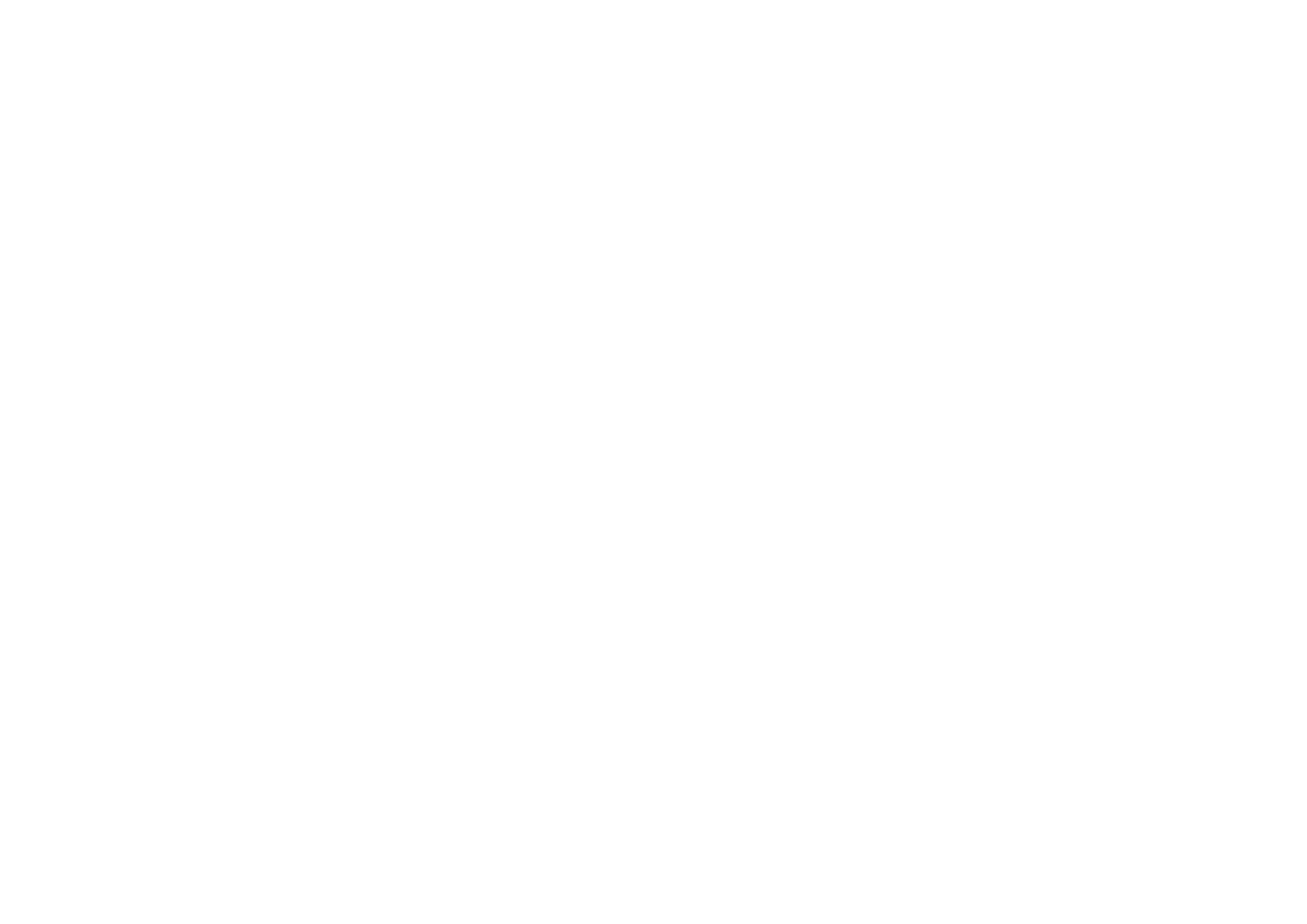## **Sample Size: 1651 GB Adults Fieldwork: 12th - 13th June 2017**

| FIEIUWOIK: IZIN - IJIN JUNE ZUTT                                                                                                                                                                                                            |         |           |                  |                 |                             |                            |
|---------------------------------------------------------------------------------------------------------------------------------------------------------------------------------------------------------------------------------------------|---------|-----------|------------------|-----------------|-----------------------------|----------------------------|
|                                                                                                                                                                                                                                             |         | Total     | Con 17<br>Remain | Con 17<br>Leave | Lab <sub>17</sub><br>Remain | Lab <sub>17</sub><br>Leave |
| <b>Weighted Sample</b>                                                                                                                                                                                                                      |         | 1651      | 167              | 380             | 306                         | 160                        |
| Unweighted Sample                                                                                                                                                                                                                           |         | 1651      | 179              | 326             | 415                         | 165                        |
|                                                                                                                                                                                                                                             |         | %         | $\frac{0}{0}$    | $\frac{1}{2}$   | $\frac{0}{0}$               | %                          |
|                                                                                                                                                                                                                                             | $2 - 3$ | $12 - 13$ |                  |                 |                             |                            |
|                                                                                                                                                                                                                                             | March   | June      |                  |                 |                             |                            |
| Now imagine that Theresa May isn't able to<br>negotiate everything she wanted, and the deal<br>between Britain and the EU ends up being                                                                                                     |         |           |                  |                 |                             |                            |
| • Controls on immigration from EU countries<br>. Border checks between Britain and Ireland                                                                                                                                                  |         |           |                  |                 |                             |                            |
| • Guaranteeing the rights of EU citizens already in<br>Britain and UK citizens already living in Europe                                                                                                                                     |         |           |                  |                 |                             |                            |
| • Continuing to work with the EU on security and<br>law enforcement<br>. Only a very limited free trade deal with the EU,<br>with tariffs or limits imposed on many goods and<br>services<br>• Custom checks on British imports and exports |         |           |                  |                 |                             |                            |
| to the EU                                                                                                                                                                                                                                   |         |           |                  |                 |                             |                            |
| If Britain secures the sort of Brexit deal described<br>above do you think it would be good or bad for<br><b>Britain?</b>                                                                                                                   |         |           |                  |                 |                             |                            |
| Would be good for Britain                                                                                                                                                                                                                   | 26      | 31        | 30               | 55              | 15                          | 37                         |
| Would not be good for Britain                                                                                                                                                                                                               | 46      | 42        | 48               | 30              | 64                          | 38                         |
| Don't know                                                                                                                                                                                                                                  | 29      | 28        | 22               | 16              | 21                          | 26                         |
| Regardless of whether you think it would be good                                                                                                                                                                                            |         |           |                  |                 |                             |                            |
| or bad for Britain, do you think this outcome                                                                                                                                                                                               |         |           |                  |                 |                             |                            |
| would or would not respect the result of the                                                                                                                                                                                                |         |           |                  |                 |                             |                            |
| referendum?                                                                                                                                                                                                                                 |         |           |                  |                 |                             |                            |
| Would respect the result of the referendum                                                                                                                                                                                                  | 38      | 42        | 52               | 54              | 40                          | 45                         |
| Would not respect the result of the referendum                                                                                                                                                                                              | 33      | 29        | 26               | 31              | 33                          | 31                         |
| Don't know                                                                                                                                                                                                                                  | 29      | 29        | 22               | 15              | 27                          | 24                         |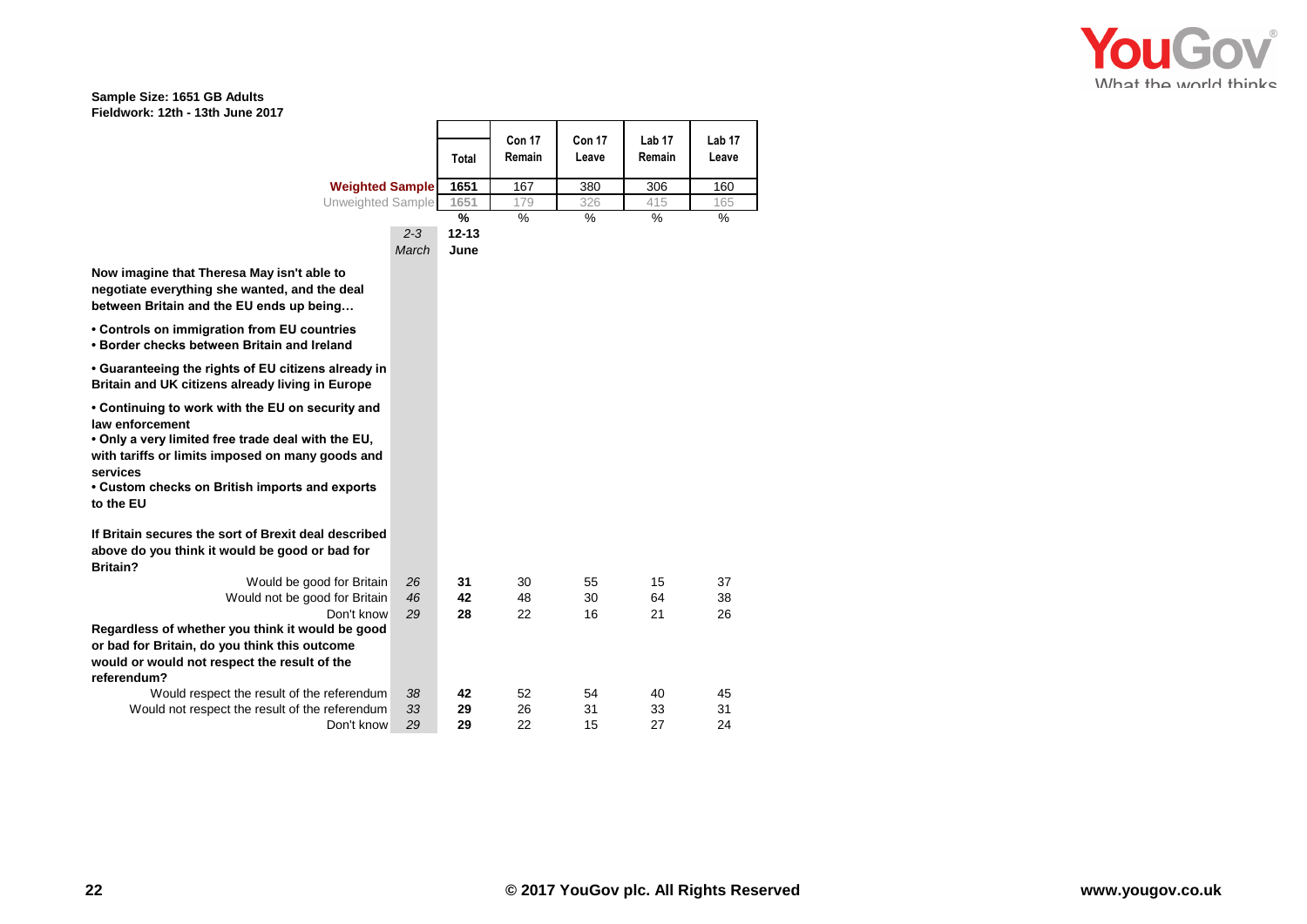

## **Sample Size: 1651 GB Adults Fieldwork: 12th - 13th June 2017**

|                                              |                   |    | 2017 GE Vote |            | <b>EU Ref 2016</b>             |     |     | Gender |                  | Age |                 |     | <b>Social Grade</b> |     | Region                                             |       |                             |     |                |
|----------------------------------------------|-------------------|----|--------------|------------|--------------------------------|-----|-----|--------|------------------|-----|-----------------|-----|---------------------|-----|----------------------------------------------------|-------|-----------------------------|-----|----------------|
|                                              | Total             |    | Con Lab I    | Lib<br>Dem | Remain   Leave   Male   Female |     |     |        |                  |     |                 |     |                     |     | 18-24   25-49   50-64   65+   ABC1   C2DE   London | South | Rest of Midlands /<br>Wales |     | North Scotland |
| <b>Weighted Sample</b>                       | 1651              |    | 566 542      | 101        | 649                            | 705 | 799 | 852    | 192 <sub>1</sub> | 705 | 408             | 347 | 941                 | 710 | 221                                                | 535   | 353                         | 398 | 144            |
| Unweighted Sample                            | l 65 <sup>.</sup> |    |              |            | 822                            | 633 |     | 878    | 99               |     |                 |     |                     | 576 | 154                                                | 580   | 340                         | 417 | 160            |
|                                              | ℅                 | %  | %            | %          | %                              | %   | ℅   | ℅      | %                | %   | ℅               | %   | ℅                   | ℅   | %                                                  | %     | %                           | %   | %              |
| $2 - 3$                                      | 12-13             |    |              |            |                                |     |     |        |                  |     |                 |     |                     |     |                                                    |       |                             |     |                |
| March                                        | June              |    |              |            |                                |     |     |        |                  |     |                 |     |                     |     |                                                    |       |                             |     |                |
| And would you personally be happy or unhappy |                   |    |              |            |                                |     |     |        |                  |     |                 |     |                     |     |                                                    |       |                             |     |                |
| with this outcome?                           |                   |    |              |            |                                |     |     |        |                  |     |                 |     |                     |     |                                                    |       |                             |     |                |
| Very happy with the outcome                  |                   | 9  | 5            | 3          |                                | 10  | -8  | 5      | 16               |     | 6               | 9   | 6                   | 8   | 11                                                 | 5     | 8                           | 6   |                |
| 19<br>Fairly happy with the outcome          | 25                | 40 | 16           | 16         | 15                             | 37  | 26  | 24     | 16               | 24  | 26              | 32  | 26                  | 24  | 23                                                 | 26    | 26                          | 26  | 21             |
| <b>TOTAL HAPPY WITH OUTCOME</b><br>26        | 32                | 49 | 21           | 19         | 17                             | 47  | 34  | 29     | 32               | 28  | 32 <sub>2</sub> | 41  | 32                  | 32  | 34                                                 | 31    | 34                          | 32  | 24             |
| Fairly unhappy with the outcome<br>22        | 25                | 28 | 26           | 25         | 29                             | 24  | 25  | 25     | 22               | 23  | 24              | 29  | 26                  | 22  | 19                                                 | 30    | 22                          | 24  | 21             |
| Very unhappy with the outcome<br>25          | 21                | 11 | 31           | 42         | 35                             | 11  | 25  | 17     | 17               | 24  | 21              | 18  | 25                  | 16  | 30                                                 | 21    | 20                          | 16  | 26             |
| <b>TOTAL UNHAPPY WITH OUTCOME</b><br>47      | 46                | 39 | 57           | 67         | 64                             | 35  | 50  | 42     | 39               | 47  | 45              | 47  | 51                  | 38  | 49                                                 | 51    | 42                          | 40  | 47             |
| 27<br>Don't know                             | 22                | 13 | 22           | 14         | 18                             | 18  | 15  | 29     | 30               | 26  | 23              | 11  | 17                  | 30  | 16                                                 | 17    | 24                          | 28  | 30             |